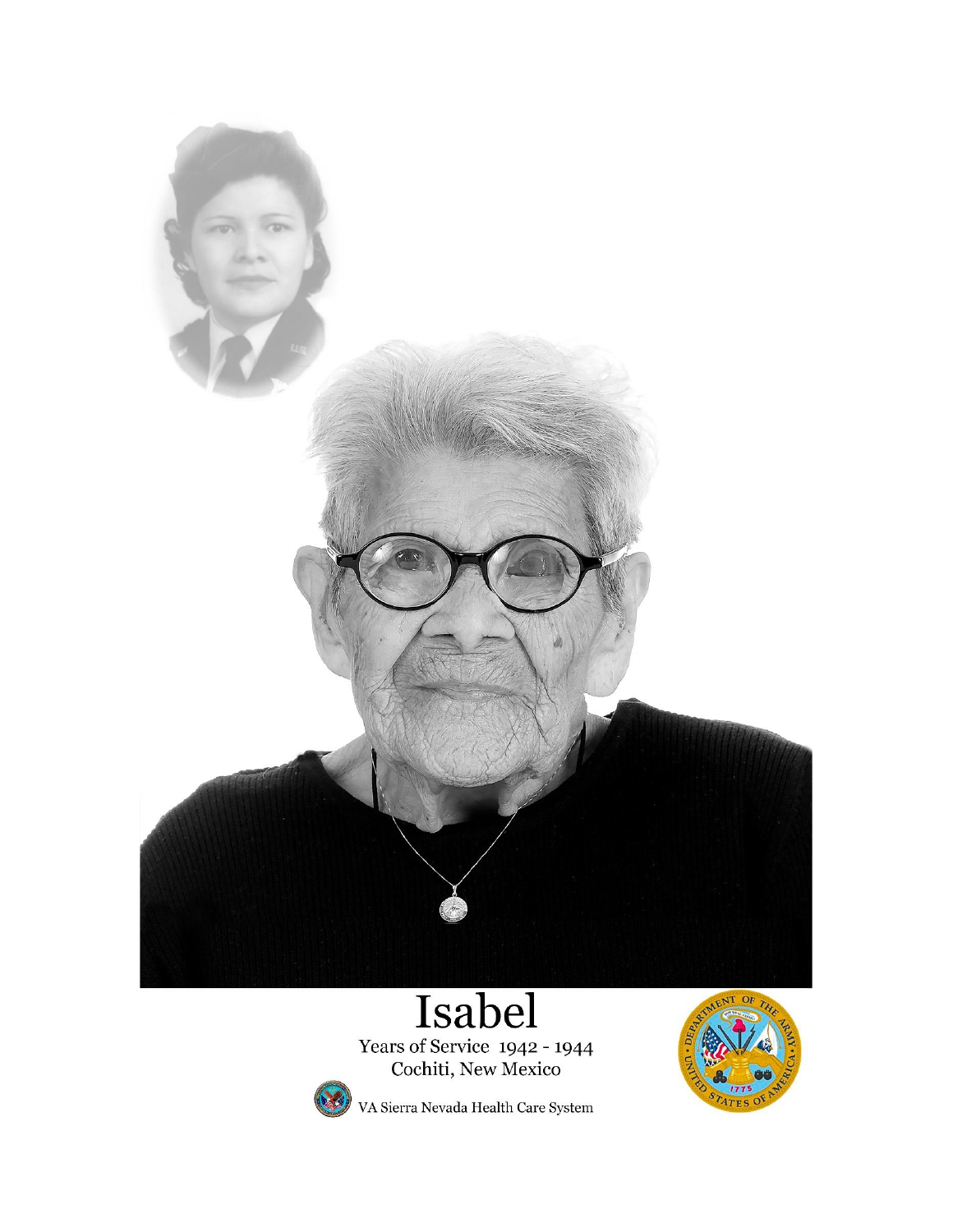

#### **MY LIFE MY STORY**







# **United States Army Nurse Corps**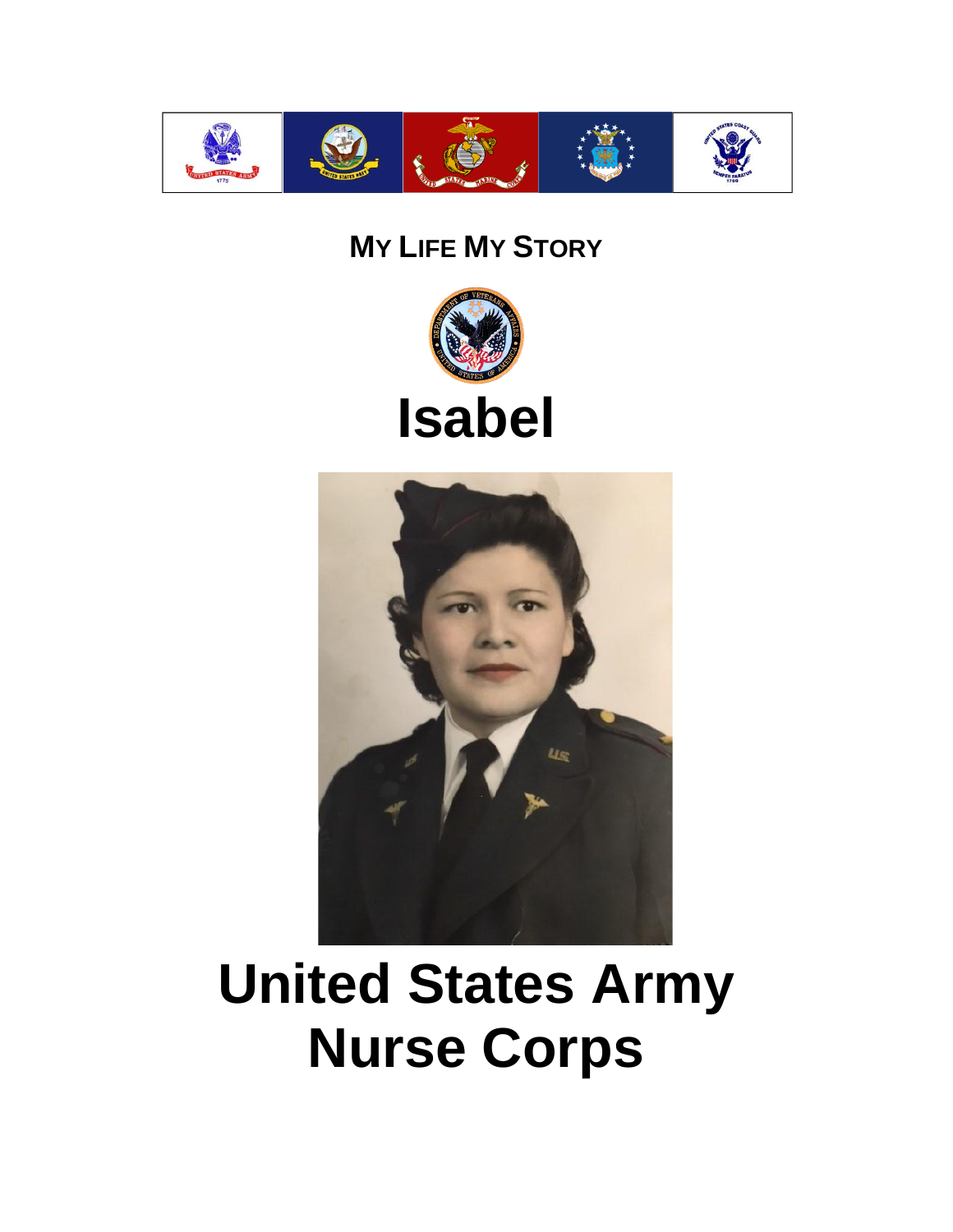I joined the Army because they didn't wear black stockings, and the Navy nurses did. Everybody laughed and teased me about the stockings. I liked the pretty white caps, dresses, stockings, and shoes. My cape was navy with a red lining.

I was born in New Mexico in March 1918. I am a full-blooded Pueblo Indian. My dad was a farmer. He farmed corn, wheat, vegetables and fruits. He had some cattle, too. My mom went to school in her early years. Later, she worked in the health clinic at the day school there in the pueblo. Day school went from  $1<sup>st</sup>$  grade to  $5<sup>th</sup>$  grade. I have two brothers and three sisters.



When I was young, both grandmas were

sick. We helped mother take care of them. My mother's mother put nursing in my mind. I was fixing her bed, fixing her pillow and stuff like that. She said, "You will make a good little nurse." That did it. It kept in my mind, you know. I said, "Maybe, maybe I will."

All those years when I was so young, and this idea kept in my head. I finished high school, and I thought about it again. Grandma put that in my head, that I would make a good little nurse, and that's what happened.

My teacher was asking each one of us what we were going to do when we finished high school. I said, "My grandma said, 'what a good little nurse I would make.'" So, that's when my plan was made.

I went to day school there in the pueblo up to fourth grade. This one teacher impressed me so much. He was a really good teacher. He said if he could do it, I could do it. That's how he would put it.

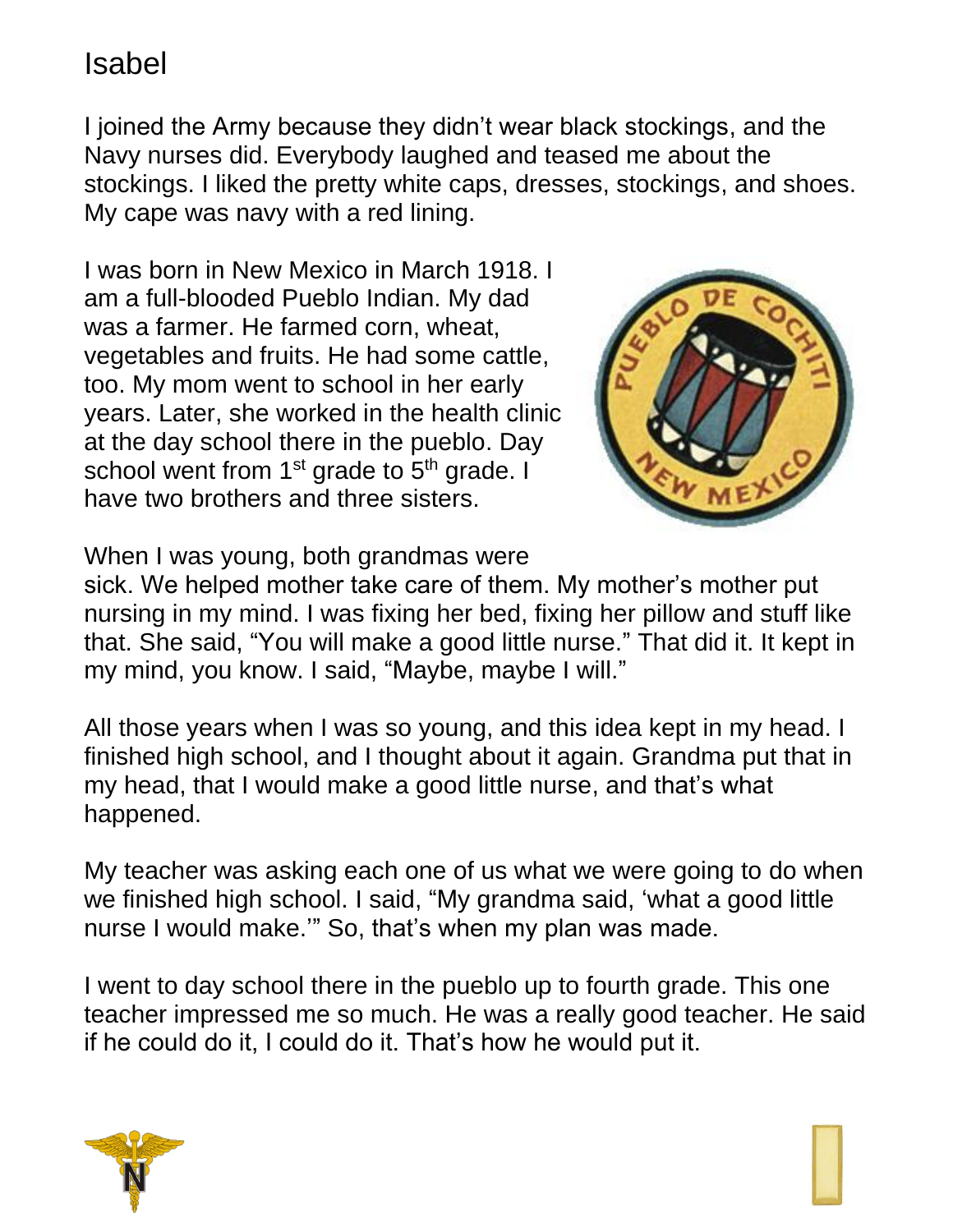Then, I went to a Catholic boarding school in Santa Fe called Saint Catherine's Indian School. When I was in day school, we spoke Indian and Spanish. There in Cochiti, we had Spanish speaking people living in the pueblo.

We learned to speak Spanish because we played and did everything together. Just before I finished my day school, teachers started having classes to learn English words and how to use them when speaking English. At Saint Catherine's, we spoke Indian, Spanish, and English.

After I graduated from high school, I worked at the Indian hospital till August. Then, I registered at St. Vincent's Hospital in Santa Fe, New Mexico and Saint Joseph's Hospital in Albuquerque, New Mexico. That's where they were training nurses. It took me three years to get my diploma. I took the state boards and became an RN.

I did some private nursing. Shortly after that, I went to work at Saint Mary's Hospital in Gallup, New Mexico. Later, I went to the Navajo Agency Hospital on the Navajo reservation to do nursing.

My two brothers went in the Army. There was a nurse that knew my brothers. She was in the Army also. She would tell me a lot of things about the Army. I decided, I'm going to go to the Army and become a nurse.

In 1942, I decided to join the service, the Army Nurse Corps. I went to Fort Bliss in El



Paso, Texas to the station hospital. I was a second lieutenant. There were four wards. We worked hard, like no one's business. Four wards full of those poor guys. I did everything, everything. I got the guys out of surgery and then, I did everything: IVs, bandaging, shots.



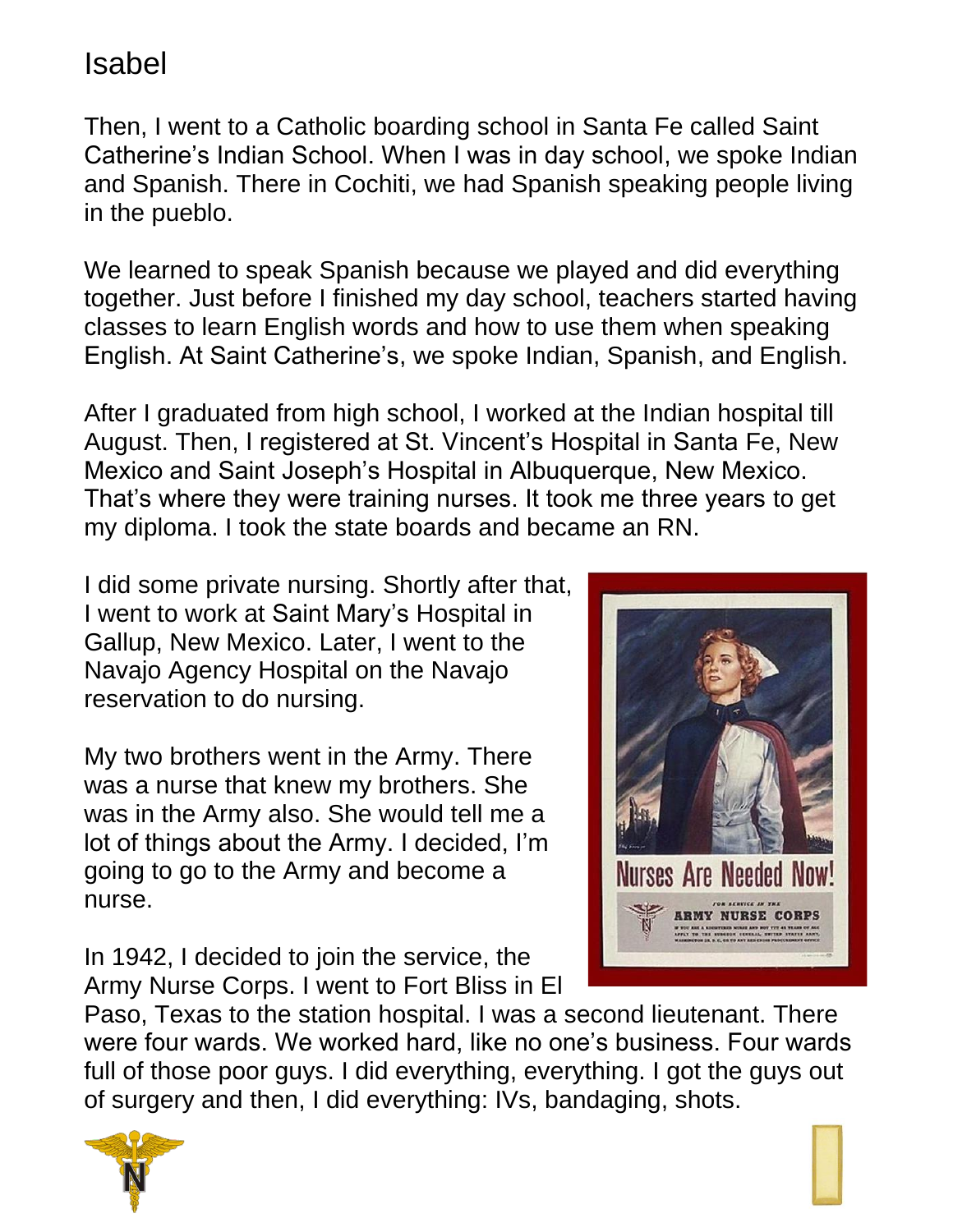I also taught some of the young enlisted men to be medics. They had to learn how to take care of the wounded in the field because after their training, they were sent overseas. They did a good job. They were good boys, very dependable.



Clark Gable would come to Fort Bliss to visit the guys. He would also visit with the nurses. One day, we were sitting, drinking our cokes, and he was smoking. I said, "How come you haven't asked us to smoke a little bit?" So, he taught me to smoke. I started to smoke for a little while. Oh God, my parents, my parents, oh my goodness, it was a sin.

He was a good teacher and a good dancer too. Oh, he was yummy. We danced with most of those movie stars. They would have parties for the troops, and we were all

invited. That's how we got to dance with the stars. We would get all excited and oh, look at the new dresses. We had to get nice dresses, but once in a while, we wore our uniforms. We were so proud to dance with all the guys.

The one I had a hard time dancing with was John Wayne. He was so big and tall, but I danced with him. I had a nice time. He was a very nice man so nice to the nurses. It was exciting talking about dancing with the stars. We were so proud. I didn't have a favorite. They were all so nice; I couldn't pick just one. I love to dance.



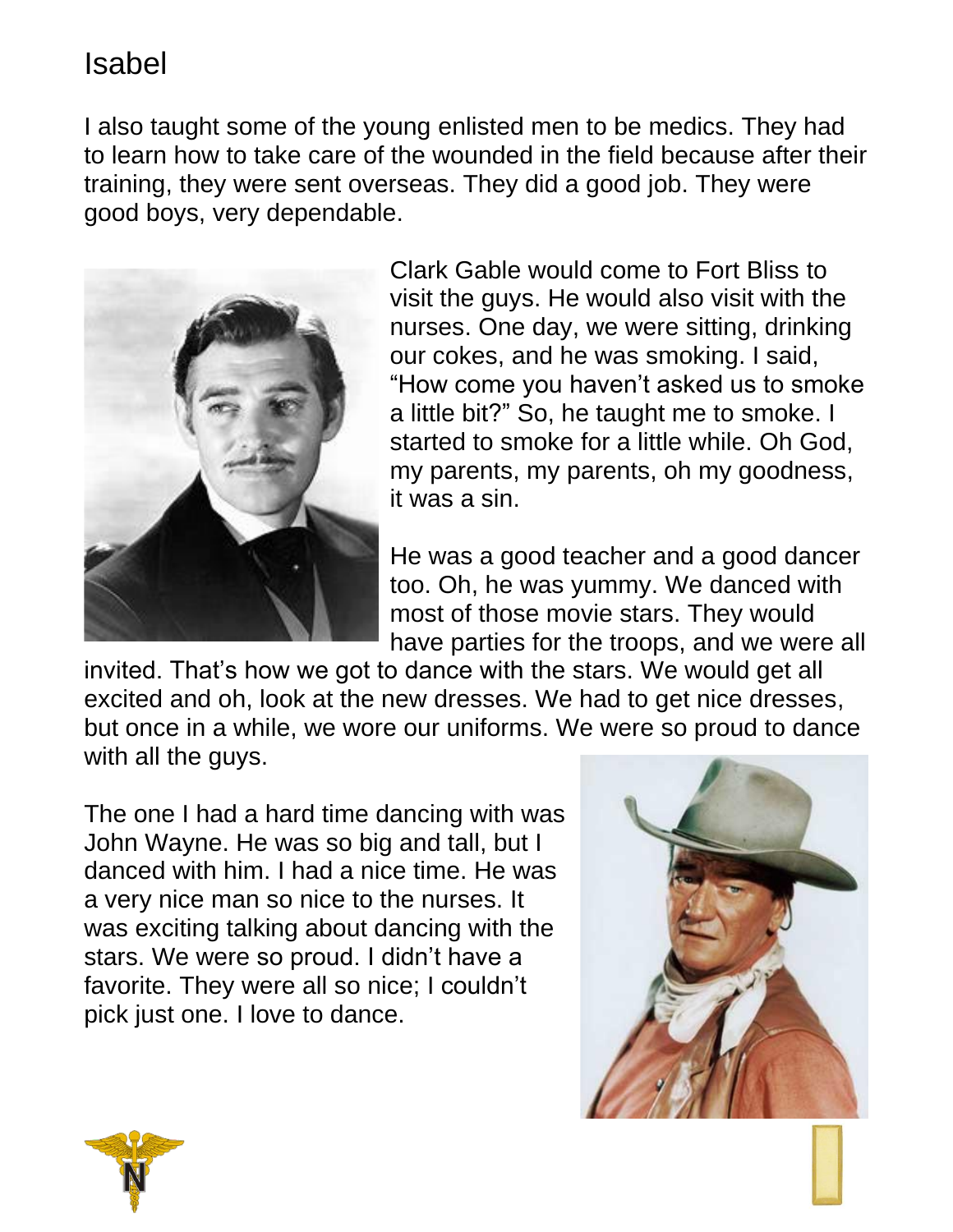There was a time when I had to take one trip overseas to France to pick up casualties. First, we flew to New York and did some training. We were shown what to do, what to say and what not to say. We had to take Italian and German language to understand them and them to understand us. They didn't speak English. That was hard.

We flew at night, so they told us it was France. It was dark, so I don't know for sure. We had to get there and get back, lickety-split. We were busy giving IVs, medications and bandaging. They would say, "Tiny, get over here." My nickname was Tiny. In boot camp, I was pulled aside a couple of times a day to drink milkshakes.

It was hard to give the IVs and medications on the plane. Working on those poor guys, well, most of them were in bad shape. Sometimes it would make you cry. They were in so much pain. I did a lot of hand holding, very much so. Some of those hands were heavy, but I did it, regardless of how big or heavy they were. Those poor guys, I felt so sorry for them. How much more could we do for them? We just couldn't



do enough. They were in so much pain. We tried hard to comfort them.

People just don't know what those guys went through. You'd have tears in your eyes seeing them suffer.

These flights went back and forth, but I only did one trip. I flew back to Fort Bliss and worked in the hospital. We brought back some of the casualties to Fort Bliss.

I married Ernest. He was a pharmacist in the Army. I met him when I was working at the Navajo Agency Hospital.

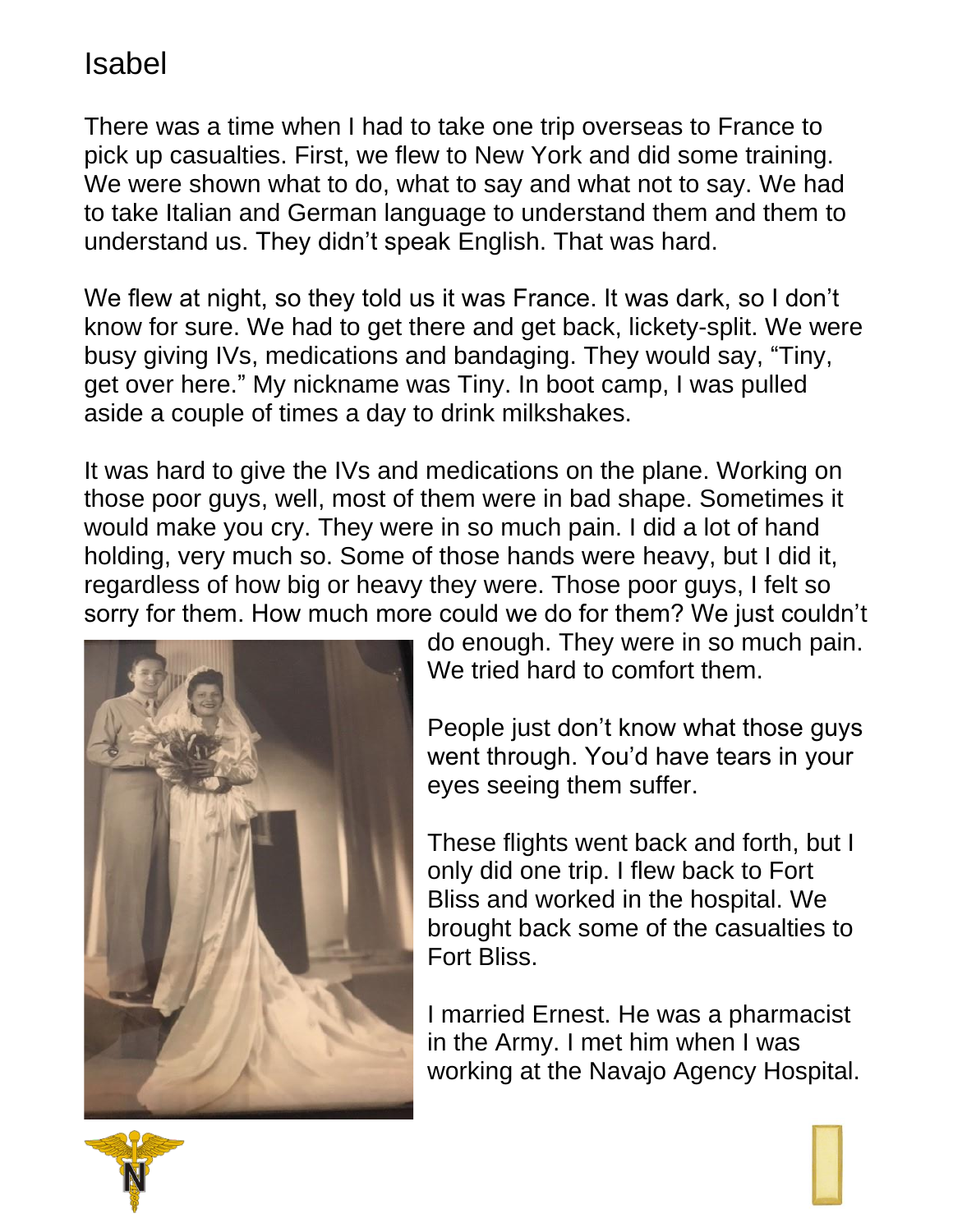He was a baker at that time. He was a very good baker. He went to Denver to do his pharmacy schooling and to get his license. We kept in contact by writing each other. We saw each other once or twice a year. We were married in July 1943.

I was relieved from active duty 11 OCT 1944 due to a Physical Disability, Temporarily. I was pregnant. At that time, I was the only woman and the only woman officer serving from the pueblo.

My husband stayed in the Army Air Corps and retired from the Air Force in 1965. He was a pharmacist. We started at Kirtland Air Force Base and then, we went to Hickam Air Force Base, Hawaii. Later, we transferred to Hancock Air Force Base in Syracuse, New York and finally, we went to Selfridge Air Force Base in Michigan.





He had a friend here in Reno, so we came to Reno and bought a house in Sparks. We have stayed here and made this our home. After forty-one years of marriage, we got a divorce; but we ended up back together. That's it.

We have five children, three girls and two boys. I have three grandchildren and one

great-grandchild. My family is just great. I'm so proud of them.



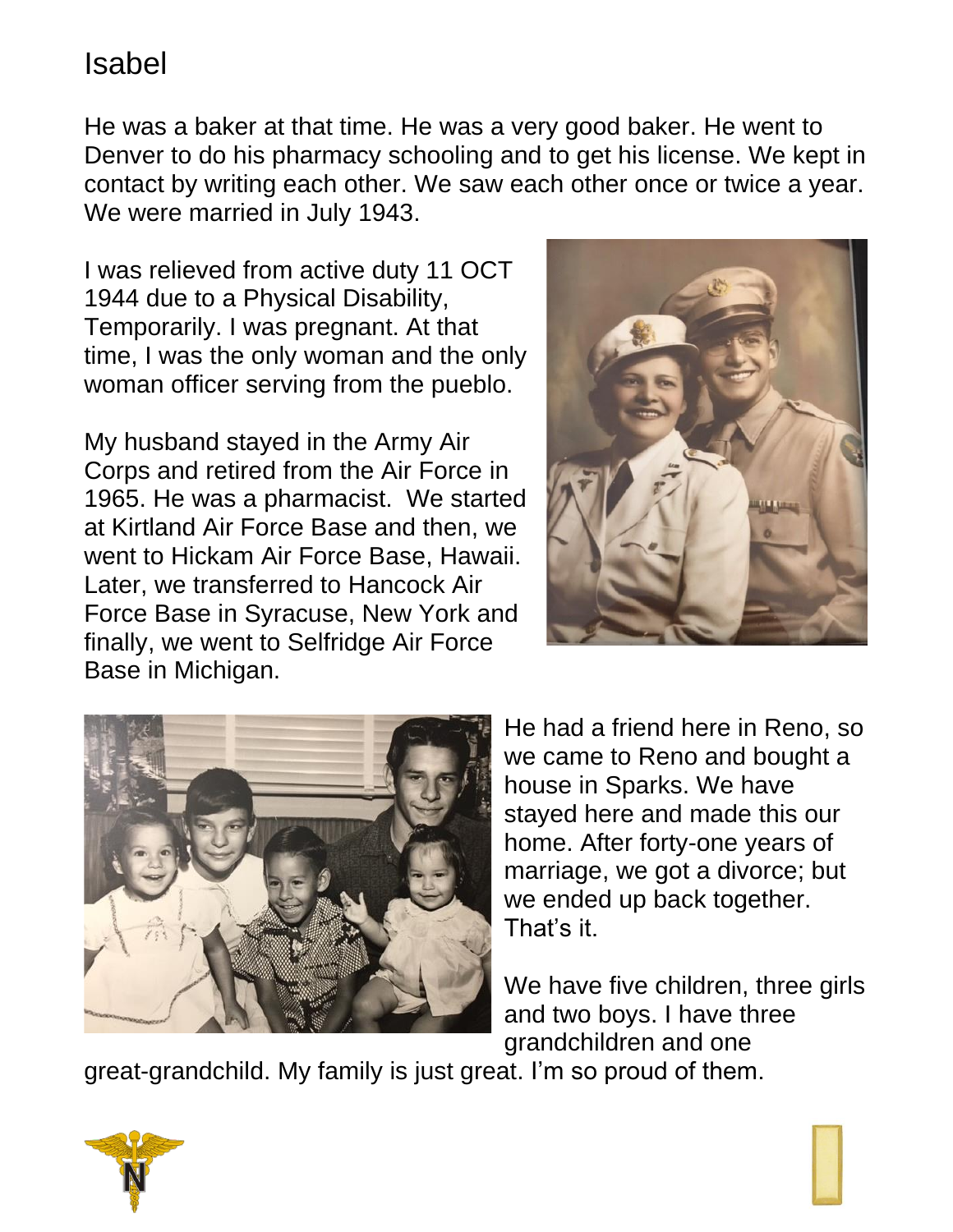When we moved to Reno, I worked at Saint Mary's Hospital. I worked in the surgery and orthopedic department. One year, I was just the IV nurse. I was pretty good at hitting the veins. I worked there about three years, I guess. Then, I was a mother at home, and I did some private nursing. I still had three kids at home. Two were off at college.

The age difference between my kids happened because I contracted polio in 1950. My husband and I were told no more kids. We waited.

I was also very busy working at my church, Immaculate Conception Catholic Church here in Sparks. We were raising money to build the new church. There were three of us nurses helping raise the money.

At night, we got together at the hall to make tamales. We were cracker jack; we'd make them pretty fast. I haven't made any since the church got built. I'd had enough of that. Oh, golly, I tell ya. We did that for three or four years.

I lost my sight in my left eye in the 1970's. I could do more if I could see. One of the worst things that happen as you get older is that things get taken away from you. I used to sew the kid's clothes and costumes. I was a good seamstress.



In 1985, I joined the American Legion, Dat So La Lee Post 12. I enjoyed the meetings and dinners. I liked helping wherever I could. I am a lifetime member.

*Editor's note: Dat So La Lee Post 12 was originally chartered as an all-women's Post and actively supported Americanism and Child Welfare programs.*